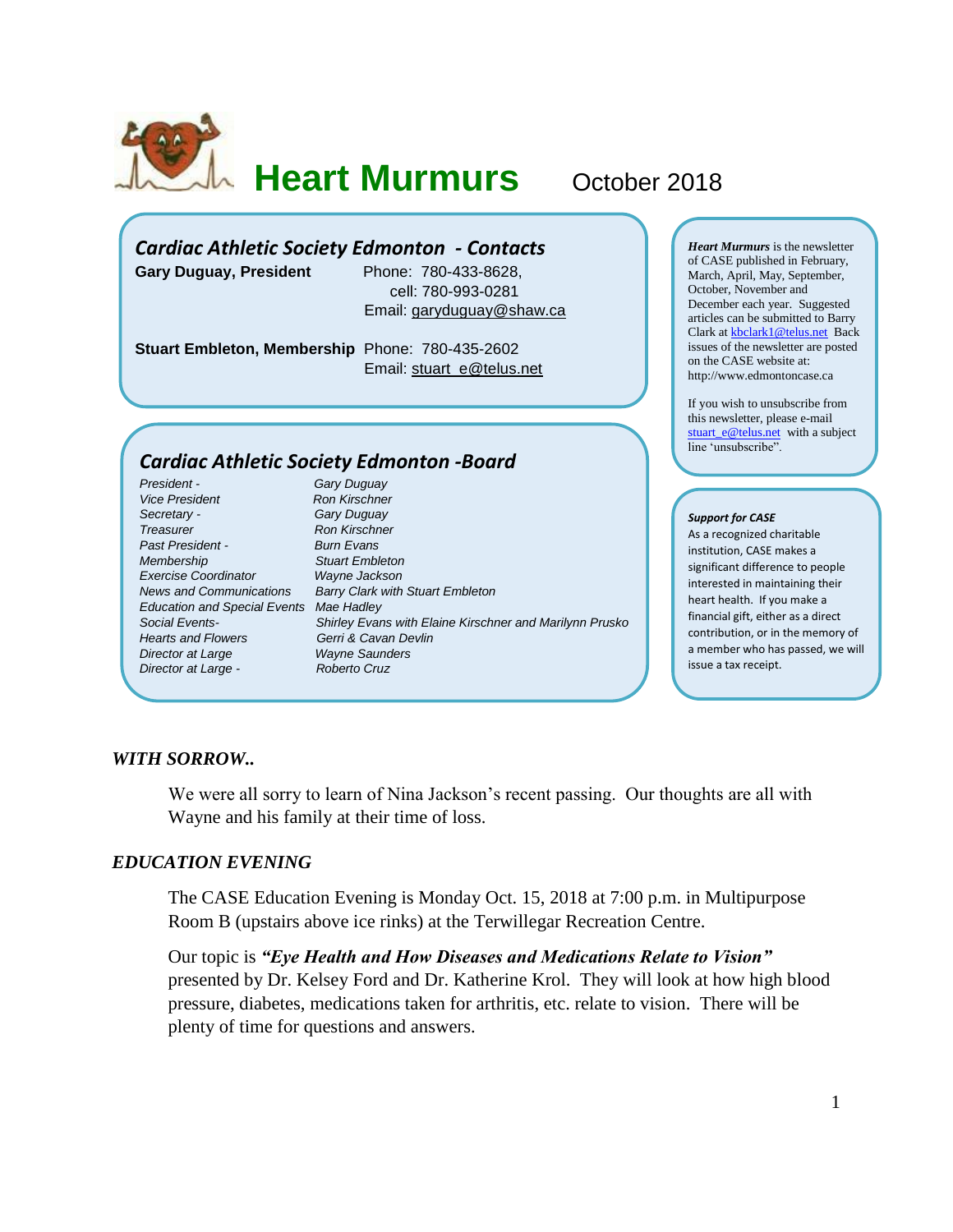*MARK THE DATE* - Upcoming Talk Mon. November 19 – *Stress Management and Self Regulation of Stress and Anxiety* – Laurie Young, AHS, who recently spoke to us on "Mindful Aging" and was well received.

## *AGE PROOF YOUR KNEES*

Improving range of motion, muscle strength, and weight control can help reduce pain and make your knees feel younger. Knee pain is common in older age, often caused by osteoarthritis (the wearing away of knee cartilage). Fortunately, there are ways to postpone knee problems or even prevent them entirely. "In many cases, you can delay or avoid the need for surgical intervention, such as a knee replacement," says Dr. Lars Richardson, an orthopedic surgeon with Harvard-affiliated Massachusetts General Hospital.

Your knees absorb a huge amount of pressure with every step: typically one-and-a-half times your body weight. That pressure, plus regular wear and tear, takes a toll over time. Muscles and ligaments get weaker. The knee's two shock absorbers ( pads of cartilage called menisci) start to deteriorate. So does the articular cartilage protecting the ends of the leg bones where they meet at the knee. If you have a family history of osteoarthritis, if you're overweight, or if you've had some knee injuries, you may be more prone to this deterioration.

When the cartilage is gone, the bones rub against each other, and you end up with pain, stiffness, and swelling. That doesn't mean you need to let knee pain, or the threat of it, interrupt your life. By employing some of the following strategies, you can help keep your knees as young as you feel.

*Strengthen the muscles.* Boosting muscle strength stabilizes the knee joint and helps the muscles absorb stress you place on the knee. Strengthening should start with the quadriceps and hamstrings in the thighs, but it shouldn't end there. "In the old days, we just strengthened the quads. Now we know that it's also important to strengthen the hip and core muscles to maximize function of the knee," says Dr. Lars Richardson, an orthopedic surgeon with Harvard-affiliated Massachusetts General Hospital. It's best to work with a physical therapist who can evaluate your needs and develop a strengthening program that's right for you.

One of the exercise recommendations is a body squat but don't squat so low that you're parallel to the ground because that will put too much stress on the knee. Also recommended are a "step ups" to strengthen your core, hip, and leg muscles. These are done by standing, facing a staircase, and then rotating your body 90 degrees. Hold on to the banister. Place the leg closest to the stairs onto the first step, and straighten that leg so that your other leg is off the ground. Lower yourself back down. Repeat that exercise 10 times, and then do the exercise with your other leg.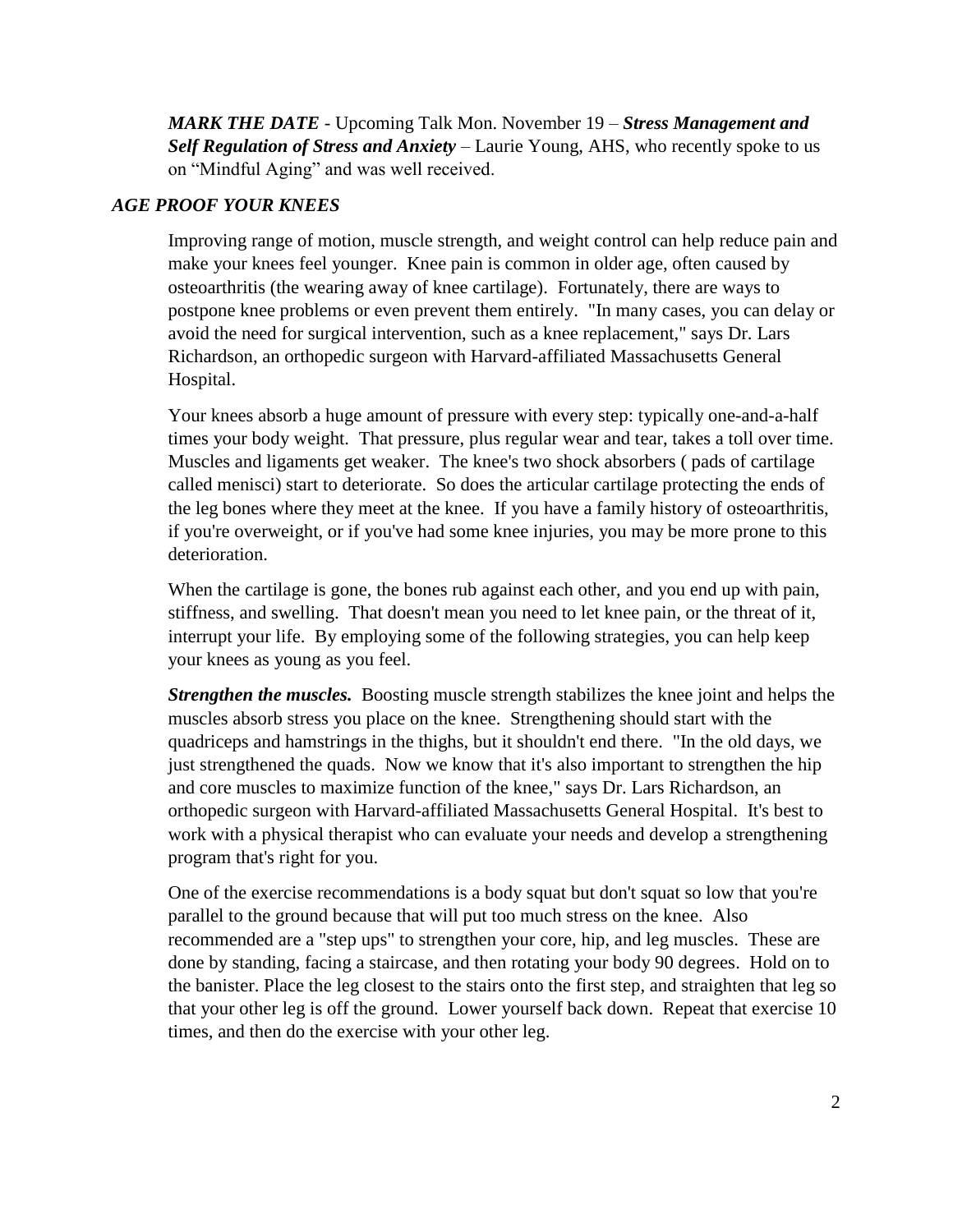**Lose weight**. If you're overweight, each additional pound you carry translates to another 4 pounds of pressure on the joints. A 20-pound weight gain, for example, would add 80 pounds of pressure on your knees. Losing weight relieves pressure and pain on the joints. "Getting your body mass index [BMI] to a healthy range will make your knees feel better," says Dr. Richardson. BMI is a measure that takes into account both your height and weight; values from 18.5 to 24.9 are considered healthy.

*Increase range of motion.* Most people's joints get stiffer with age, and there's clear evidence that people with better motion have fewer symptoms, especially if they can straighten the knee. So it's important to work on getting the knee straight. Dr. Richardson recommends working with a physical therapist to improve range of motion. For an exercise to try at home, he suggests sitting on a bed or floor, putting a pillow under the ankle, and using your leg muscles to force the knee down gently.

Some activities can make osteoarthritis symptoms worse, such as standing on a hard surface or squatting for a long period (while gardening, for example). Squatting can irritate the soft cartilage meniscus of the knee. Avoid long periods of time with your knees bent deeply. Instead, wear cushioned shoes or gel inserts if you have a job or hobby that involves standing on hard surfaces, and use a low stool to sit on while gardening.

Avoid high-impact activities such as jogging and aerobics classes that involve jumping. Go for non-impact exercises, such as indoor or outdoor cycling or using an elliptical trainer.

Source: [Harvard Health Letter](https://www.health.harvard.edu/newsletters/harvard_health_letter/2017/may) Published: May, 2017 [https://www.health.harvard.edu/pain/age-proof-your](https://www.health.harvard.edu/pain/age-proof-your-knees?utm_source=delivra&utm_medium=email&utm_campaign=GB20171025-Knees&utm_id=679599&dlv-ga-memberid=11072240&mid=11072240&ml=679599)[knees?utm\\_source=delivra&utm\\_medium=email&utm\\_campaign=GB20171025-](https://www.health.harvard.edu/pain/age-proof-your-knees?utm_source=delivra&utm_medium=email&utm_campaign=GB20171025-Knees&utm_id=679599&dlv-ga-memberid=11072240&mid=11072240&ml=679599) [Knees&utm\\_id=679599&dlv-ga-memberid=11072240&mid=11072240&ml=679599](https://www.health.harvard.edu/pain/age-proof-your-knees?utm_source=delivra&utm_medium=email&utm_campaign=GB20171025-Knees&utm_id=679599&dlv-ga-memberid=11072240&mid=11072240&ml=679599)

## *SIX WAYS YOU CAN PREPARE TO AGE WELL*

You're probably already doing a lot to ensure that you stay in good health and are able to enjoy your later years: eating right, exercising, getting checkups and screenings as recommended by your doctor. But it also makes sense to have some contingency plans for the bumps in the road that might occur.

**Adapt your home.** Stairs, baths, and kitchens can present hazards for older people. Even if you don't need to make changes now, do an annual safety review so you can make necessary updates if your needs change.

**Prevent falls.** Falls are a big deal for older people — they often result in fractures that can lead to disability, further health problems, or even death. Safety precautions are important, but so are exercises that can improve balance and strength.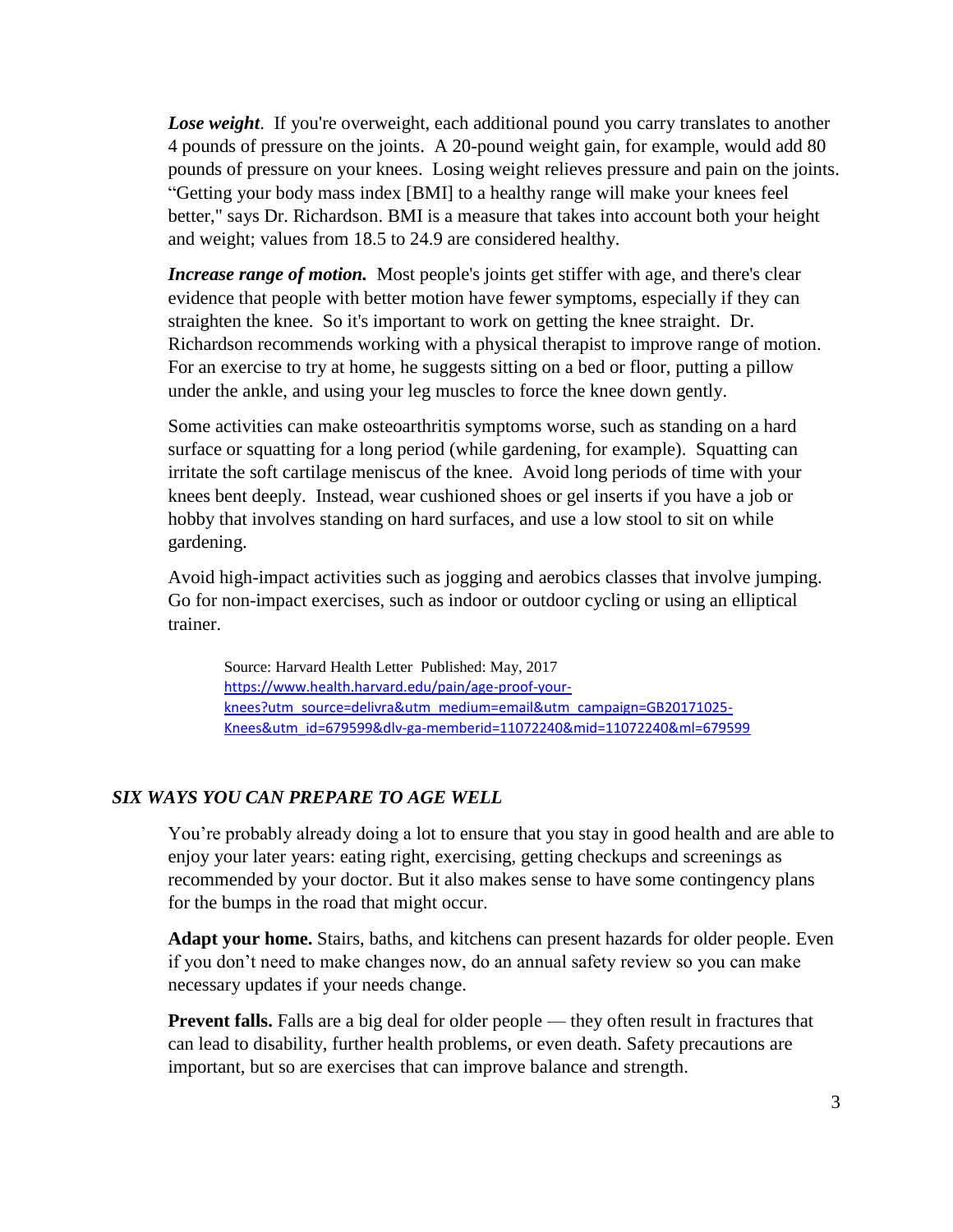**Consider your housing options.** You might consider investigating naturally occurring retirement communities (NORCs). These neighborhoods and housing complexes aren't developed specifically to serve seniors — and, in fact, tend to host a mix of ages — but because they have plenty of coordinated care and support available, they are seniorfriendly.

## **Think ahead about how to get the help you may need.** Meal preparation,

transportation, home repair, housecleaning, and help with financial tasks such as paying bills might be hired out if you can afford it, or shared among friends and family. Elder services offered in your community might be another option.

**Plan for emergencies.** Who would you call in an emergency? Is there someone who can check in on you regularly? What would you do if you fell and couldn't reach the phone? Keep emergency numbers near each phone or on speed dial. Carry a cellphone (preferably with large buttons and a bright screen), or consider investing in some type of personal alarm system.

**Write advance care directives.** Advance care directives, such as a living will, durable power of attorney for health care, or health care proxy, allow you to explain the type of medical care you want if you're too sick, confused, or injured to voice your wishes. Every adult should have these documents.

Source: Harvard Health Letter February 7, 2015 [http://www.health.harvard.edu/healthbeat/6-ways-you-can-prepare-to-age](http://www.health.harvard.edu/healthbeat/6-ways-you-can-prepare-to-age-well?utm_source=review&utm_medium=email&utm_content=healthbeat10b&utm_campaign=MIR0215&j=33401666&e=kbclark1@telus.net&l=16278673_HTML&u=422129558&mid=148797&jb=0)[well?utm\\_source=review&utm\\_medium=email&utm\\_content=healthbeat10b&utm\\_campaign=MI](http://www.health.harvard.edu/healthbeat/6-ways-you-can-prepare-to-age-well?utm_source=review&utm_medium=email&utm_content=healthbeat10b&utm_campaign=MIR0215&j=33401666&e=kbclark1@telus.net&l=16278673_HTML&u=422129558&mid=148797&jb=0) [R0215&j=33401666&e=kbclark1@telus.net&l=16278673\\_HTML&u=422129558&mid=148797](http://www.health.harvard.edu/healthbeat/6-ways-you-can-prepare-to-age-well?utm_source=review&utm_medium=email&utm_content=healthbeat10b&utm_campaign=MIR0215&j=33401666&e=kbclark1@telus.net&l=16278673_HTML&u=422129558&mid=148797&jb=0)  $&$ jb=0 February 7, 2015